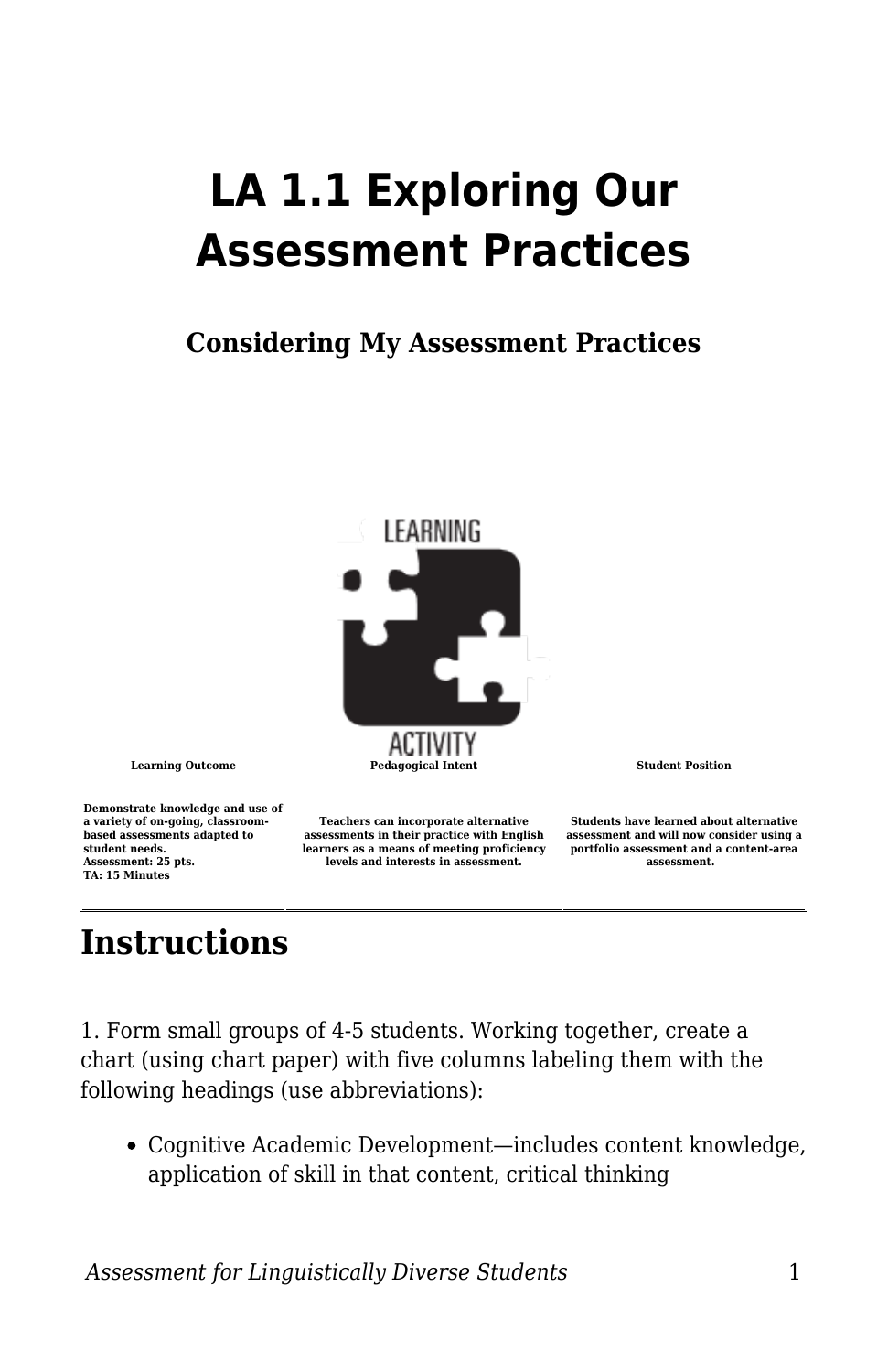- Social Development—includes relationships, social skills, peer interaction, cooperation and collaboration.
- Affective Development—includes attitudes, anxiety, impulse control, emotional regulation, motivation
- Language and Literacy Development—includes progress in acquiring English, communication skills, reading performance and writing skills
- Physical Motor Development- includes coordination, quality of movement, sensory integration, and agility.

2. Collectively list all the ways you gather evidence of student learning and performance by category. Include formal and informal assessments.

3. Now review the *[List of Possible Assessment](https://byu.box.com/s/9ktdo7wdhicef766xwlw02hbeb5ykbge)* activities and add any that you use to your list.

4. As a whole group, identify which categories you gather evidence of and which you seem to ignore.

5. Discuss why you gather the evidence you do. Discuss whether assessment in each of these categories is needed and when it would be useful.

6. In each category that is appropriate for your teaching context, identify a practice you never or seldom use.

7. Sign your chart.

8. Working individually jot a note to yourself about how you might try that practice out in your teaching.